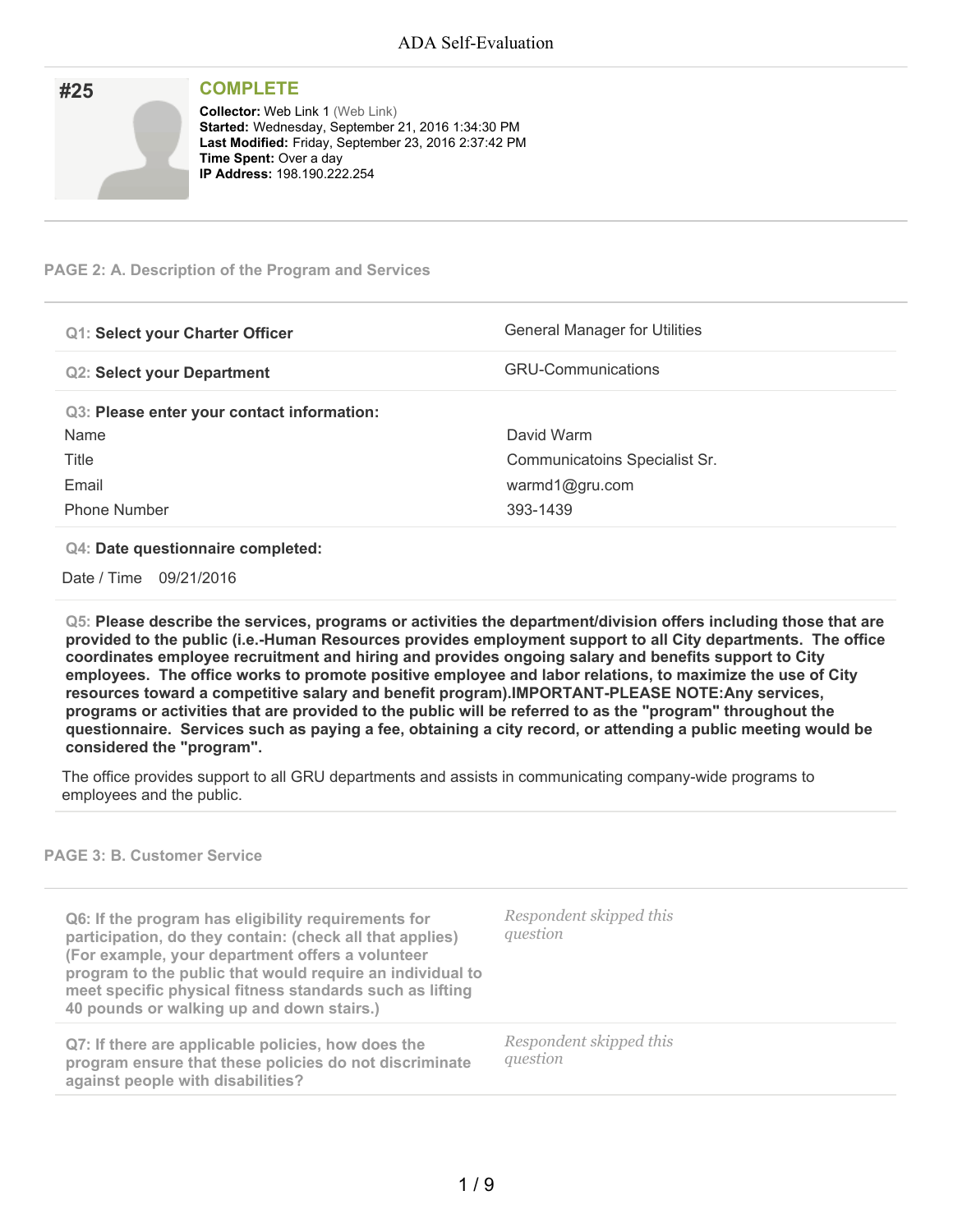| Q8: Is there a formal policy in place to respond to<br>requests from the general public for sign language, oral<br>and cued speech interpreters, or other modifications to<br>the program to allow people with disabilities to<br>participate?                                                               | <b>No</b>                                      |
|--------------------------------------------------------------------------------------------------------------------------------------------------------------------------------------------------------------------------------------------------------------------------------------------------------------|------------------------------------------------|
| Q9: Does the program have standard operating<br>procedures in place to include a person with<br>disabilities? [For example, allowing a service animal into<br>a facility, allowing someone to bring a personal<br>attendant with them to a recreation class or moving an<br>event to an accessible location] | No                                             |
| Q10: Is the program staff that interacts with the<br>publictrained on the correct procedures to follow when a<br>person requests an interpreter?                                                                                                                                                             | <b>No</b>                                      |
| Q11: How much notice is required to provide an<br>accommodation request?                                                                                                                                                                                                                                     | Don't know - have not completed such a request |
| Q12: Do you track accessibility requests for the<br>program?                                                                                                                                                                                                                                                 | No                                             |
| Q13: Does the program charge an additional fee for<br>modifying the program for a person with disabilities?                                                                                                                                                                                                  | N <sub>o</sub>                                 |
| Q14: Are there any hard copy or digital forms required<br>for admission or participation in the program (i.e. tests,<br>applications, registration forms, etc.)?                                                                                                                                             | <b>No</b>                                      |
| Q15: Do the forms contain a notice that the City does not<br>discriminate against people with disabilities?                                                                                                                                                                                                  | Don't Know                                     |
| Q16: Is an interview required prior to an applicant's<br>admission to the program?                                                                                                                                                                                                                           | <b>No</b>                                      |
| Q17: When hiring temporary or permanent employees,<br>does the program consistently use selection criteria that<br>does not discriminate based on disability?                                                                                                                                                | Yes                                            |
| Q18: Does the program ensure individuals with<br>disabilities are allowed the opportunity to participate as<br>members of any program associated citizen's advisory<br>boards or committees?                                                                                                                 | Yes                                            |
| Q19: Are individuals with disabilities currently serving<br>on any of the program's advisory boards or<br>committees?                                                                                                                                                                                        | Don't Know                                     |

**Q20: Is a "Notice under the Americans with Disabilities Act" or a non-discrimination statement made accessible, as needed, to program participants who may be persons with disabilities?** No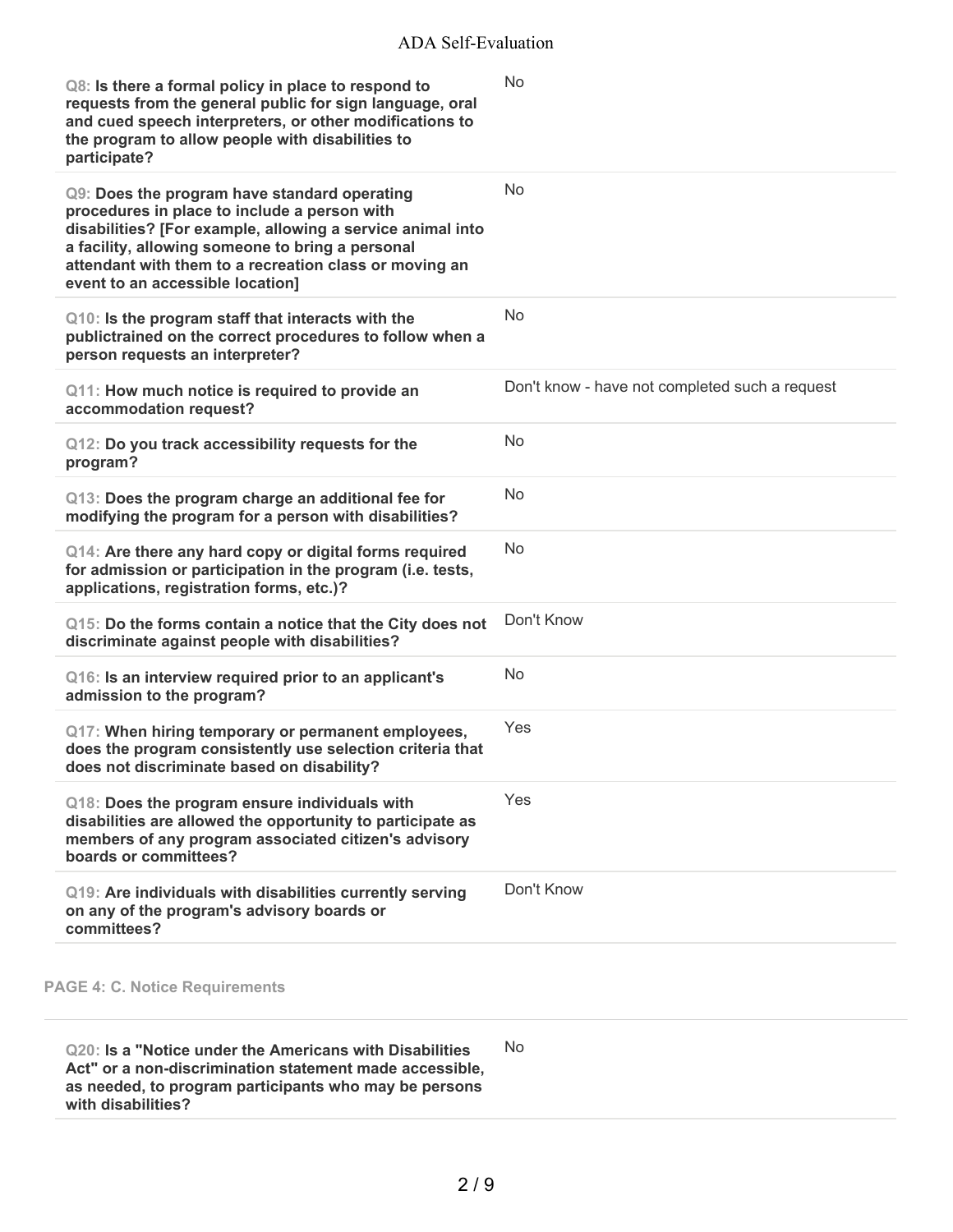| Q21: Does the non-discrimination statement include<br>information about the City's ADA Coordinator and how<br>to contact them or file a grievance?                                                                                                                                                                                       | <b>No</b>                                                       |
|------------------------------------------------------------------------------------------------------------------------------------------------------------------------------------------------------------------------------------------------------------------------------------------------------------------------------------------|-----------------------------------------------------------------|
| Q22: Is program staff that regularly interacts with the<br>public familiar with the City's ADA grievance/complaint<br>procedures when an incident of disability discrimination<br>is alleged?                                                                                                                                            | <b>No</b>                                                       |
| Q23: Does the program notify all persons that public<br>meetings, hearings, interviews, and conferences will be<br>held in accessible locations and that adaptive/auxiliary<br>aids (such as assistive listening devices, readers for the<br>blind, pen and paper) will be provided, upon request, to<br>participants with disabilities? | <b>No</b>                                                       |
| Q24: Is there a formal policy in place to respond to<br>requests from the general public for note takers,<br>computer-assisted real time transcription services, and<br>other auxiliary aids and services for providing effective<br>communication?                                                                                      | Don't Know                                                      |
| <b>PAGE 5: D. Printed Information</b>                                                                                                                                                                                                                                                                                                    |                                                                 |
| Q25: Does the program have printed materials (i.e.<br>forms, newsletters, brochures, calendars, fact sheets)<br>that are made available to the public?                                                                                                                                                                                   | No                                                              |
| Q26: Who manages the printed materials?                                                                                                                                                                                                                                                                                                  | Respondent skipped this<br>question                             |
| Q27: Is there a formal policy in place to respond to<br>requests from the general public for alternate document<br>formats of the printed materials that are made to the<br>public?                                                                                                                                                      | <b>No</b>                                                       |
| Q28: What types of alternate document formats does the<br>program make available when requested? (Check all that<br>apply)                                                                                                                                                                                                               | Other media type,                                               |
|                                                                                                                                                                                                                                                                                                                                          | Please list other media type(s):<br>Would accommodate requests. |
| Q29: How much notice is required to provide the<br>alternate document formats?                                                                                                                                                                                                                                                           | Don't know - have not completed such a request                  |
| Q30: Do you track accessibility requests for alternate<br>formats of printed material?                                                                                                                                                                                                                                                   | Don't Know                                                      |
| Q31: Does the program charge an additional fee for<br>providing materials in alternative formats for people with<br>disabilities?                                                                                                                                                                                                        | No                                                              |
| Q32: Does the program include images of individuals<br>with disabilities in the printed materials and<br>publications?                                                                                                                                                                                                                   | No, photos of individuals with disabilities are NOT<br>included |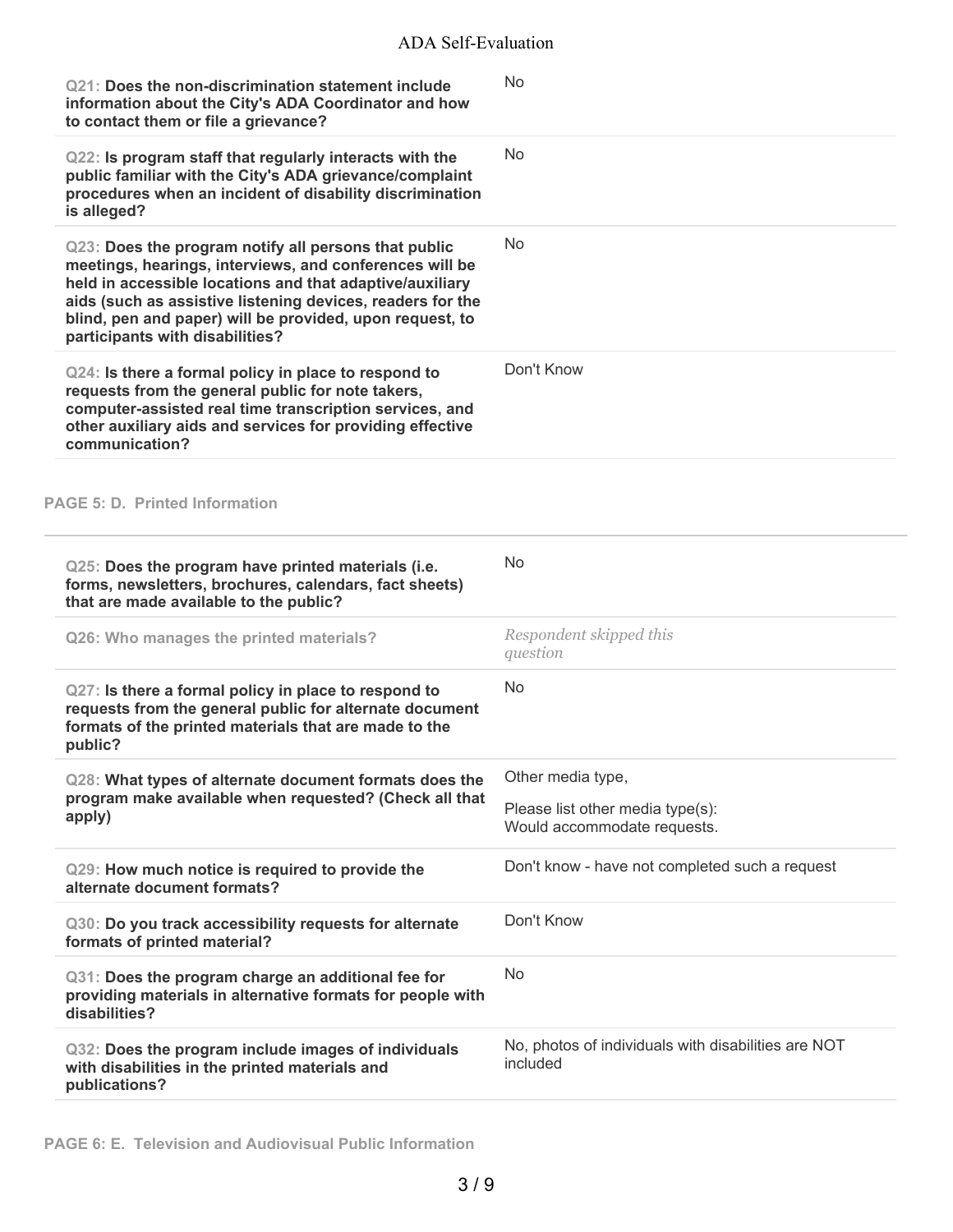| Q33: Does the program produce audiovisual (film,<br>videotape, television, digital) presentations, or website<br>demonstrations/webinars for the public or provide these<br>types presentations to the public? | <b>No</b>                                                    |
|----------------------------------------------------------------------------------------------------------------------------------------------------------------------------------------------------------------|--------------------------------------------------------------|
| Q34: Is there a formal policy in place to respond to<br>requests from the general public for accessible<br>audiovisual, televised or online presentations provided<br>to the public?                           | N <sub>0</sub>                                               |
| Q35: What types of accessible audio/visual, televised or<br>online presentation formats does the program make<br>available when requested?                                                                     | Other,                                                       |
|                                                                                                                                                                                                                | Please list the other formats:<br>would accommodate requests |
| Q36: How much notice is required to provide the<br>accessible presentation formats?                                                                                                                            | Don't know - have not completed such a request               |
| Q37: Do you track accessibility requests for accessible<br>presentation formats?                                                                                                                               | <b>No</b>                                                    |
| Q38: Does the program charge an additional fee for<br>providing presentations in accessible formats for people<br>with disabilities?                                                                           | Don't Know                                                   |
| Q39: Do the audio/visual presentations include<br>portrayals of individuals with disabilities?                                                                                                                 | Respondent skipped this<br>question                          |

| Q40: Does the program provide information about its<br>offerings to the public on the internet?                                                                                                                                           | <b>No</b>                           |
|-------------------------------------------------------------------------------------------------------------------------------------------------------------------------------------------------------------------------------------------|-------------------------------------|
| Q41: What information is provided on the internet?                                                                                                                                                                                        | Respondent skipped this<br>question |
| $Q42$ : Does the webpage(s) include information about the<br>accessibility of the facilities (parking, bathrooms,<br>assistive listening devices, etc.) where the program is<br>offered?                                                  | No                                  |
| Q43: Who manages the information regarding the<br>facilities, programs and services provided on the<br>internet?                                                                                                                          | Don't Know                          |
| Q44: Does the website home page include easily<br>locatable information, including a telephone number and<br>email address, for use in reporting website accessibility<br>problems and requesting accessible services and<br>information? | <b>No</b>                           |
| Q45: Do all links have a text description that can be read<br>by a screen reader (not just a graphic or "click here")?                                                                                                                    | No.                                 |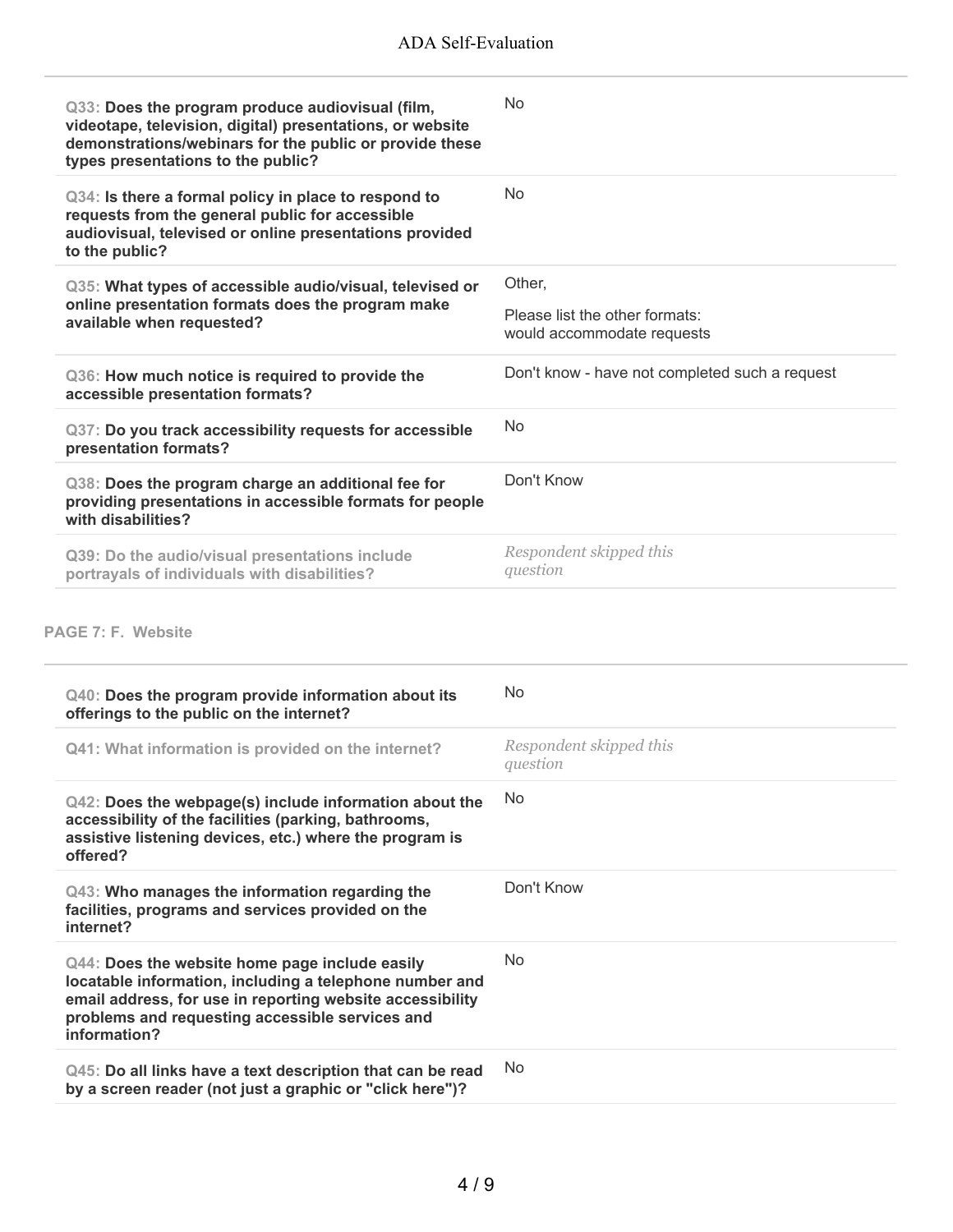| Q46: Do all the photographs, maps, graphics and other<br>images on the webpages currently have HTML tags<br>(such as an "alt" tag or a long description tag) with text<br>equivalents of the material being visually conveyed?                                                                                                                | Don't Know |
|-----------------------------------------------------------------------------------------------------------------------------------------------------------------------------------------------------------------------------------------------------------------------------------------------------------------------------------------------|------------|
| Q47: Are all the documents posted on the webpages<br>available in HTML or other text-based format (for<br>example rich text format (RTF) or word processing<br>format), even if they are also provided in another format,<br>such as Portable Document Format (PDF)?                                                                          | Don't Know |
| Q48: If a webpage has data charts or tables, is HTML<br>used to associate all data cells with column and row<br>identifiers?                                                                                                                                                                                                                  | Don't Know |
| Q49: Do all video files available on the webpages have<br>audio descriptions of what is being displayed to provide<br>access to visually conveyed information for people who<br>are blind or have low vision?                                                                                                                                 | <b>No</b>  |
| Q50: Do all video files on the webpages have written<br>captions of spoken communication to provide access to<br>people who are deaf or hard of hearing?                                                                                                                                                                                      | <b>No</b>  |
| Q51: Does the top of each page with navigation links<br>have a "skip navigation" link?[This feature directs<br>screen readers to bypass the row of navigation links and<br>start at the webpage content, thus enabling people who<br>use screen readers to avoid having to listen to all the<br>links each time they add more to a new page.] | <b>No</b>  |
| Q52: Is the webpage content regularly (at least annually)<br>tested for accessibility to ensure it is usable by people<br>with disabilities, including those who use speaking<br>browsers?                                                                                                                                                    | No         |
| Q53: Is there a formal policy established to<br>ensurewebpages will be accessible?                                                                                                                                                                                                                                                            | Don't Know |
| Q54: Is the policy posted on the webpage, where it can<br>be easily located?                                                                                                                                                                                                                                                                  | No         |
| Q55: Is there a standard operating procedure in place to<br>ensure that new and modified webpages and content are<br>accessible?                                                                                                                                                                                                              | No         |
| Q56: Does the in-house communications staff and<br>department contacts responsible for webpage content<br>development receive training on the guidelines for<br>website accessibility?                                                                                                                                                        | No         |
|                                                                                                                                                                                                                                                                                                                                               |            |

**PAGE 8: G. Public Telephones and Communication Devices**

**Q57: Does the program's main public access number have an automated phone menu service (i.e. press 1 for ..., press 2 for...)?** Yes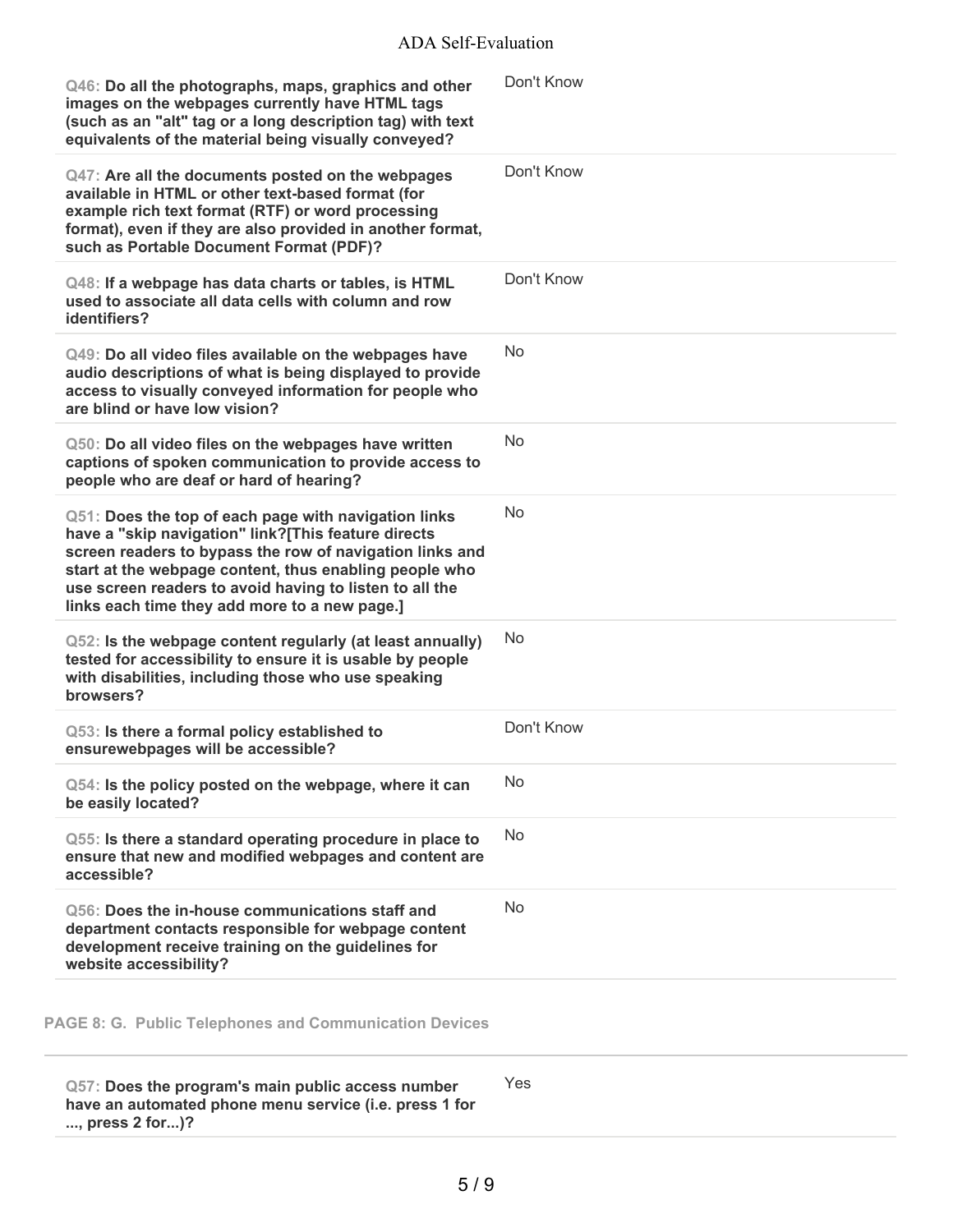# ADA Self-Evaluation

| Q58: If yes, does the system offer a simple, 1-step way<br>for a caller to bypass the menu and speak directly with a<br>staff person during regular business hours?                                                                                | Don't Know                          |
|----------------------------------------------------------------------------------------------------------------------------------------------------------------------------------------------------------------------------------------------------|-------------------------------------|
| Q59: What tools does the program use to communicate<br>by phone with people with speech or hearing<br>difficulties?                                                                                                                                | Respondent skipped this<br>question |
| Q60: Does the program publish the City's TTY (text<br>telephone) relay service in all materials where a phone<br>number is listed?                                                                                                                 | Don't Know                          |
| Q61: If a third-party "Relay" system is used, does<br>program staff receive training on how to place a Relay<br>call to a customer, as well as receive one?                                                                                        | Don't Know                          |
| <b>PAGE 9: H. Accessible/Adaptive Equipment</b>                                                                                                                                                                                                    |                                     |
| Q62: Does the program allow members of the public to<br>use electronic equipment such as copy machines or<br>computer terminals?                                                                                                                   | Don't Know                          |
| Q63: Does the program ensure that the electronic<br>equipment is accessible to and usable by individuals<br>with disabilities (For example, is a public computer<br>terminal provided on a lowered counter or in an<br>accessible workstation)?    | <b>No</b>                           |
| Q64: Are auxiliary aids (such as a moveable light<br>source, adjustable worktable levels, paper and pen, etc.)<br>provided to assist persons with disabilities?                                                                                    | <b>No</b>                           |
| <b>PAGE 10: I. Public Meetings</b>                                                                                                                                                                                                                 |                                     |
| Q65: Does the program hold public meetings, hearings<br>or conferences?                                                                                                                                                                            | Yes                                 |
| Q66: Does the program require that public meetings,<br>hearing, and conferences be held in accessible<br>locations?                                                                                                                                | Yes                                 |
| Q67: Do all printed or electronic materials about<br>program-sponsored/hosted public events, public<br>meetings, public hearings, or public appearances by and<br>with City officials include instructions about how to<br>request accommodations? | <b>No</b>                           |
| Q68: If yes, what types of accommodations can the<br>program provide to the public when requested?                                                                                                                                                 | Respondent skipped this<br>question |
| Q69: How many Assistive listening devices are made<br>available for public meetings?                                                                                                                                                               | Respondent skipped this<br>question |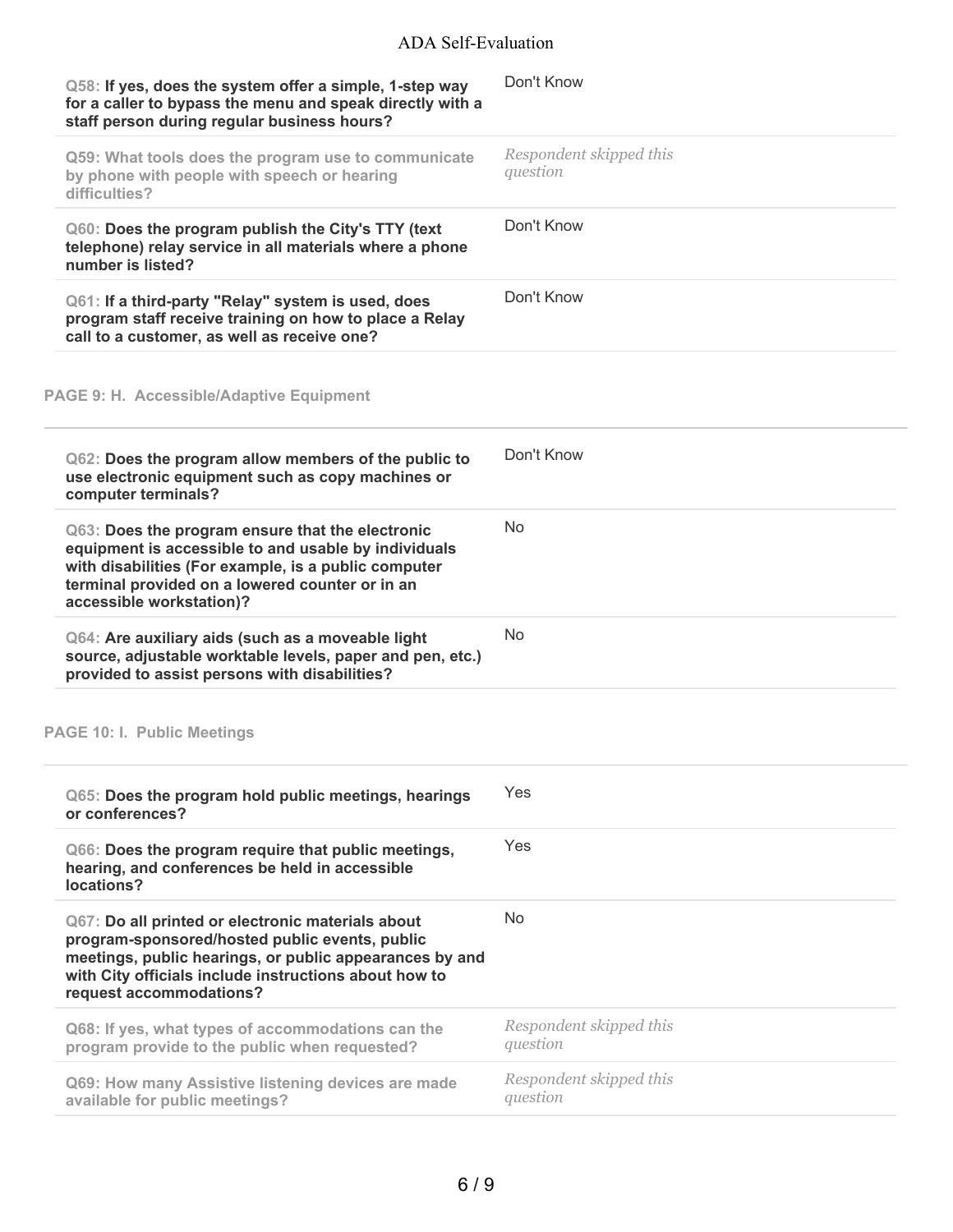#### **Q70: Does the program charge an additional fee for providing accommodations for people with disabilities?** No

**PAGE 11: J. Transportation Services**

| Q71: Does the program provide transportation to<br>volunteers, visitor, or program participants?                                                                                                | Yes                                 |
|-------------------------------------------------------------------------------------------------------------------------------------------------------------------------------------------------|-------------------------------------|
| Q72: Does the program have procedures to make<br>transportation accessible to persons who have visual,<br>hearing, mobility and learning disabilities?                                          | Don't Know                          |
| PAGE 12: K. Tours and Trips                                                                                                                                                                     |                                     |
| Q73: Does the program provide facility tours or organize<br>trips for members of the pubic?                                                                                                     | Yes                                 |
| Q74: Does the program have procedures to make the<br>tours and trips accessible to individuals who have<br>visual, hearing, mobility and learning disabilities?                                 | Don't Know                          |
| PAGE 13: L. Use of Consultants and Contractors                                                                                                                                                  |                                     |
| Q75: Are consultants or contractors who bid on capital<br>projects or other contractual work for the program<br>required to signstatements attesting to their intent to<br>comply with the ADA? | Respondent skipped this<br>question |
| Q76: Does program staff monitorconsultants or<br>contractors obligations to facilitate participation of<br>individuals with disabilities?                                                       | Don't Know                          |
| Q77: When selecting contractors or vendors, does the<br>program use criteria that does not discriminate based on<br>ability?                                                                    | Yes                                 |
| <b>PAGE 14: M. Emergency Evaluation Procedures</b>                                                                                                                                              |                                     |
| Q78: Does program staff have a plan or procedures in<br>place that describe how to evacuate people with<br>disabilities from the program facility during an<br>emergency?                       | Yes                                 |
| Q79: If yes, isstaff at each program facility trained to<br>carry out the instructions of the plan or procedures?                                                                               | <b>No</b>                           |
| Q80: Is the evacuation plan or instructions posted in a<br>visible and accessible area of each floor in all programs<br>and public facilities?                                                  | Yes                                 |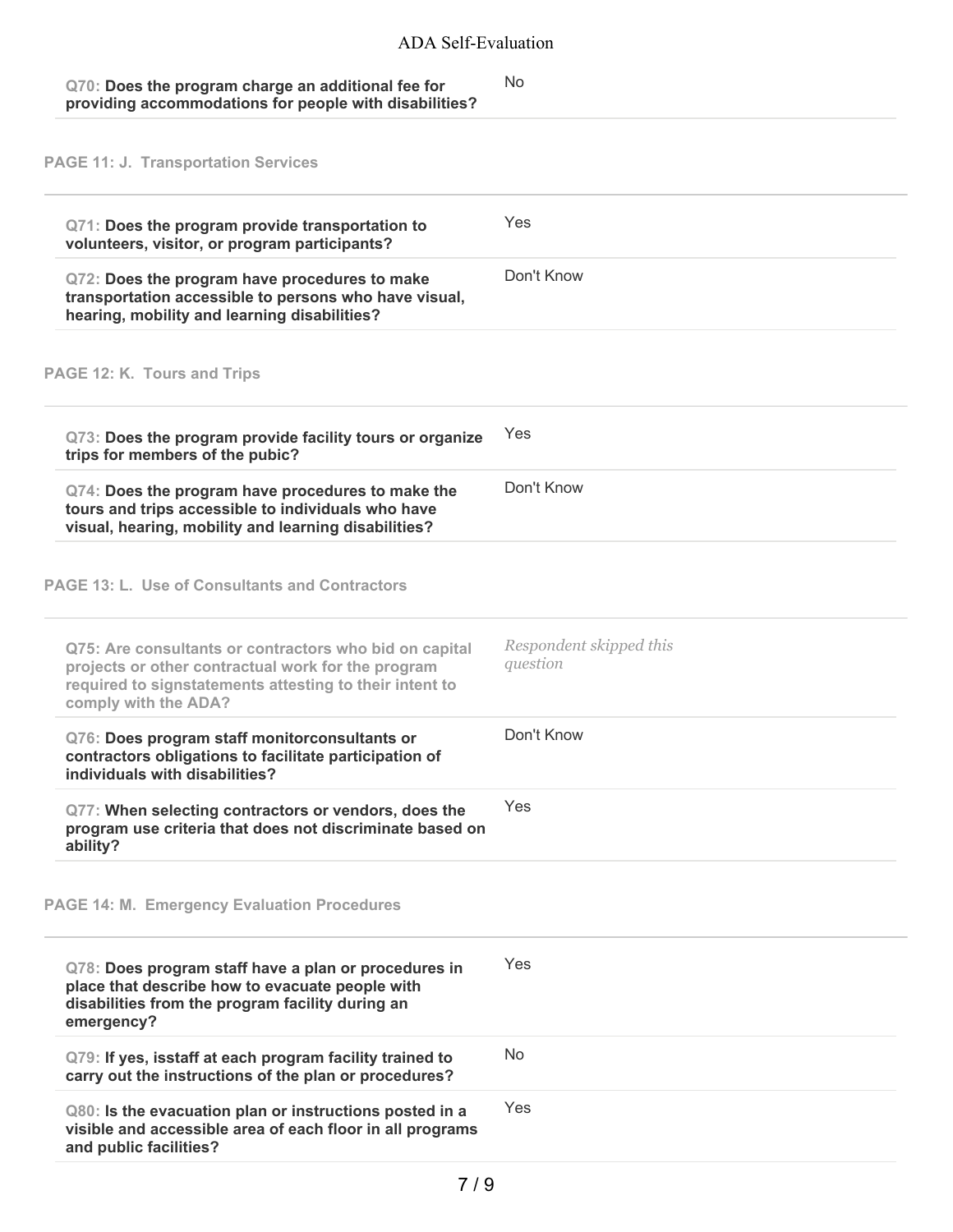**PAGE 15: N. Special Events and Private Events on City Property**

| Q81: Does program staff notify both private entities and<br>staff of their obligations to facilitate participation of<br>individuals with disabilities in those special events or<br>private events held on public property?           | No                                                                                                                                      |
|----------------------------------------------------------------------------------------------------------------------------------------------------------------------------------------------------------------------------------------|-----------------------------------------------------------------------------------------------------------------------------------------|
| PAGE 16: O. Training and Staffing                                                                                                                                                                                                      |                                                                                                                                         |
| Q82: Does the program provide full and equal access to<br>ALL its participants, regardless of ability?                                                                                                                                 | Yes                                                                                                                                     |
| Q83: How is program staff that have contact with the<br>public informed of the department's obligations and<br>policies that enables persons with disabilities to<br>participate in the program?                                       | Respondent skipped this<br>question                                                                                                     |
| Q84: Does the program staff who maintain contact with<br>the public receive training on interacting with people<br>with disabilities?                                                                                                  | No, staff did not receive training                                                                                                      |
| Q85: Is there program staff who would be able to<br>provide better customer service if they had training in<br>American Sign Language (ASL) or other means of<br>communicating with people who have hearing or speech<br>difficulties? | Yes                                                                                                                                     |
| Q86: Would other training or technical assistance<br>services be helpful to program staff such as (check all<br>that apply):                                                                                                           | Developing policies and procedures,<br>How to work with people with disabilities,<br>How to respond to requests for accommodation (i.e. |
|                                                                                                                                                                                                                                        | American Sign Language interpreters, assisted<br>listening devices, etc.)                                                               |
|                                                                                                                                                                                                                                        | How to provide materials in alternate formats (i.e.<br>Braille, audio recordings, etc.                                                  |
| Q87: Is there program staff that provide emergency<br>services to the public?                                                                                                                                                          | <b>No</b>                                                                                                                               |
| Q88: If yes, have they had training in American Sign<br>Language or other means of communicating in<br>emergency situations with people who have hearing or<br>speech difficulties?                                                    | Respondent skipped this<br>question                                                                                                     |

**PAGE 17: P. Facilities**